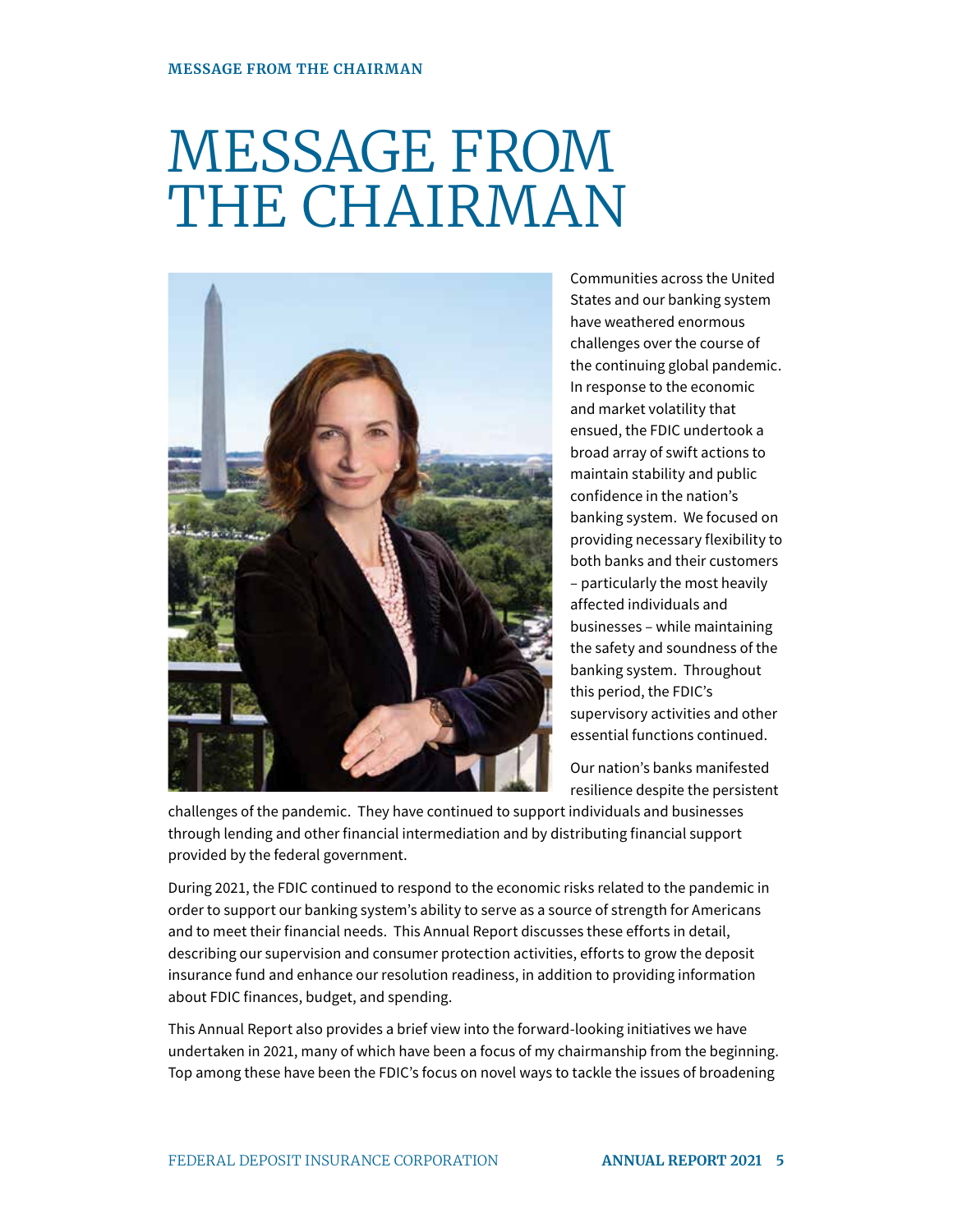financial inclusion and enhancing the competitiveness of our community banks. In addressing both of these goals, we have pushed ourselves to think outside the box regarding how the FDIC can use its authorities and platform to create a regulatory system that will help achieve these goals.

### Reaching the "Last Mile" of Unbanked Americans

Expanding economic inclusion has been a priority during my tenure as Chairman. The pandemic further exacerbated the urgency of expanding access to banking products among the most vulnerable Americans.

The FDIC has seen meaningful improvements in recent years in reaching the "last mile" of unbanked households in this country. Based on the results of our biennial survey of households, the proportion of U.S. households that were banked in 2019 – 94.6 percent – was the highest since the survey began in 2009.

Notwithstanding these improvements, we recognize that much remains to be done. Our survey also showed that 7 million households do not have a banking relationship with which to deposit their checks or to save for unexpected expenses. Also noteworthy is that the proportion of Black and Hispanic households who do not have a checking or savings account at a bank remains substantially higher than the overall "unbanked" percentage.

As the FDIC considers additional ways to facilitate a more inclusive banking system, we recognize the tremendous benefits that financial innovation can deliver to consumers, including in the areas of payments and credit. When responsibly managed and regulated, new technologies have the potential to bring more people into the banking system, provide access to new products and services, and lower the cost of credit.

To address these challenges, the FDIC is taking a multi-pronged, novel approach. In 2021, our Office of Innovation – FDITECH – announced a tech sprint to explore new technologies and techniques that would help expand the capabilities of community banks to meet the needs of unbanked households. This tech sprint was a public challenge to banks, non-profits, private companies, and others to help us reach that "last mile" of unbanked Americans. Specifically, the FDIC asked participants to answer the following question: "Which data, tools, and other resources could help community banks meet the needs of the unbanked in a cost-effective manner, and how might the impact of this work be measured?" Teams came together for a demonstration day and presented their proposed solutions in September.

Alongside our fellow regulators, in 2021 we issued an interagency request for information on financial institutions' use of artificial intelligence, asking whether additional regulatory clarity would be helpful. Alternative data and artificial intelligence can be especially useful for small businesses, such as sole proprietorships and smaller companies owned by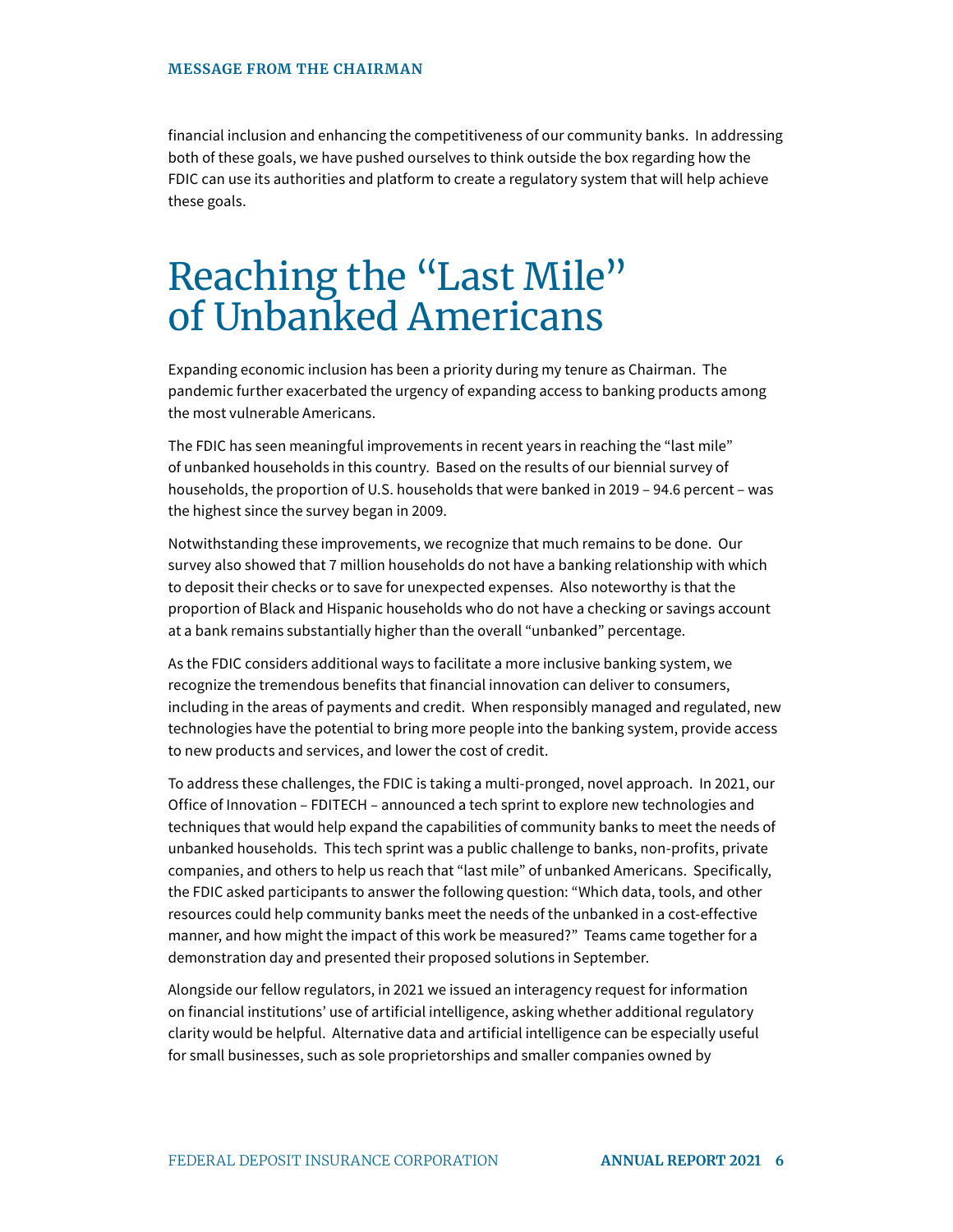#### **MESSAGE FROM THE CHAIRMAN**

women and minorities, which often do not have a long credit history. Novel measures of creditworthiness, like income streams, can help to provide critical access to capital, particularly in difficult times.

We continued to leverage our Money Smart financial education curriculum during this past year and the 1,500-plus organizations that are part of our Money Smart Alliance to empower consumers with information about personal finance.

We further conducted a targeted public awareness pilot campaign, #GetBanked, in Atlanta and Houston to inform consumers about the benefits of developing a relationship with a bank. Having a basic checking account can be an important first step to becoming part of the financial fabric of this country and we are pleased that an increasing number of banks are offering low-cost and no-fee accounts that work for people with limited means.

# Minority Depository Institutions

One of our most recent achievements is the launch of the Mission-Driven Bank Fund, which we announced in September. Based on my conversations with many Minority Depository Institutions (MDIs) and Community Development Financial Institutions (CDFIs) early in my tenure, I learned that what these institutions need most is capital. I challenged the FDIC to come up with a framework that would match these banks with investors interested in the particular challenges and opportunities facing those banks and their communities. We are pleased that Microsoft and Truist Financial Corporation are the anchor investors in this new fund, and Discovery, Inc. will become a founding investor. Combined, these investors are pledging \$120 million to support mission-driven banks and the communities they serve, with additional investments expected in the coming months. The fund will support MDIs and CDFIs to build size, scale, and capacity that will, in turn, allow them to provide affordable financial products and services to individuals and businesses. The FDIC will not manage the fund, contribute capital to the fund, or be involved in the fund's investment decisions.

Our longstanding support for MDIs has also included technical assistance, banker roundtables, and facilitating partnerships. In more recent years, the FDIC has increased MDI representation on our Community Bank Advisory Committee (CBAC), established a new MDI subcommittee of the CBAC to highlight the work of MDIs in their communities and to provide a platform for MDIs to exchange best practices, and enabled MDIs to review potential purchases of a failing MDI before non-MDI institutions are given this opportunity. These efforts were further incorporated in a Statement of Policy issued in June 2021 to update, strengthen, and clarify the agency's policies and procedures related to MDIs.

In November 2021, we created the Office of Minority and Community Development Banking – a new Office that will further support the agency's ongoing strategic and direct engagement with MDIs, CDFIs, and other mission-driven banks. The new office will further promote private sector investments in low- and moderate-income (LMI) communities.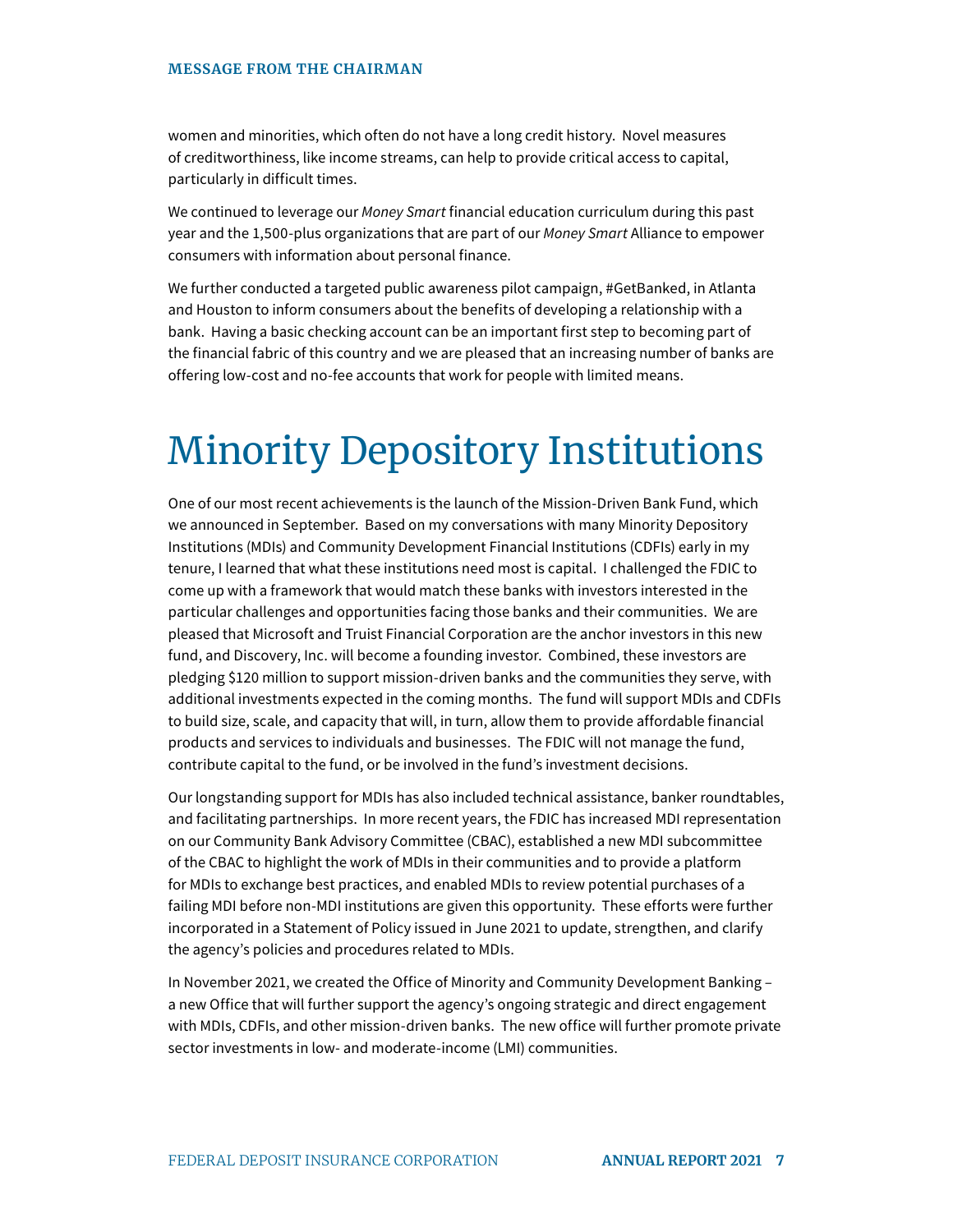# Promoting the Competitivenes of Our Community Banks

Financial inclusion goes hand-in-hand with supporting the competitiveness of our community banks. At the FDIC, we observe in our daily work the vital role that community banks play in their local communities and in the U.S. economy overall. Despite their notable lending strengths and presence throughout our country, we know that many community banks struggle to remain competitive given the rapid pace of technological changes and the demands of increasingly tech-savvy consumers.

From the earliest days of my chairmanship, I have emphasized how important recognizing, and adapting to, changes in technology and evolving consumer demands would be to our community banks' survival and their ability to thrive. Today, as we think about the regulatory system we want to build coming out of the pandemic, innovation will be even more critical to fostering financial inclusion and the competitiveness of our community banks. The FDIC worked hard in 2021 on several novel initiatives to do its part to build this future.

Among other things, we continued our groundbreaking work on the "rapid phased prototyping competition." Through this competition, we sought to tackle the burdens that the current call reports place on supervised institutions and to enhance their value to the FDIC. Although these reports provide critical data to the FDIC, they do so with several months' delay, thereby reducing the utility of the reporting. More than 30 technology firms were invited to participate in this rapid phased prototyping competition, to develop tools for providing more timely and granular data to the FDIC on the health of the banking sector while also making such reporting less burdensome for banks. Of those 30 firms, we asked four participants to move forward in the competition by proposing a proof of concept for their technologies – either independently or jointly.

In 2021, we also actively pursued a groundbreaking approach to facilitate technology partnerships by developing the concept for a public/private standard-development organization to establish standards for due diligence of vendors and for the technologies they develop. Our goal is to standardize the due diligence process in such a way that fundamentally improves the ability of banks to partner with technology firms. At the same time, we hope it will strengthen compliance with consumer protection laws and regulations, and better allow the FDIC to engage in a horizontal review of the products, services, and risk-management practices of third-party service providers. We received many supportive comments in response to the request for information. We are pursuing the concept actively and will begin to engage our fellow regulators and the private sector more closely in order to bring this proposal to fruition.

For our community banks – and our financial system more broadly – innovation is no longer a question of "shall we; shall we not" but "how can we do it because we must." It has been my goal as Chairman that the FDIC lay the foundation for the next chapter of banking by encouraging innovation that meets consumer demand, promotes community banking,